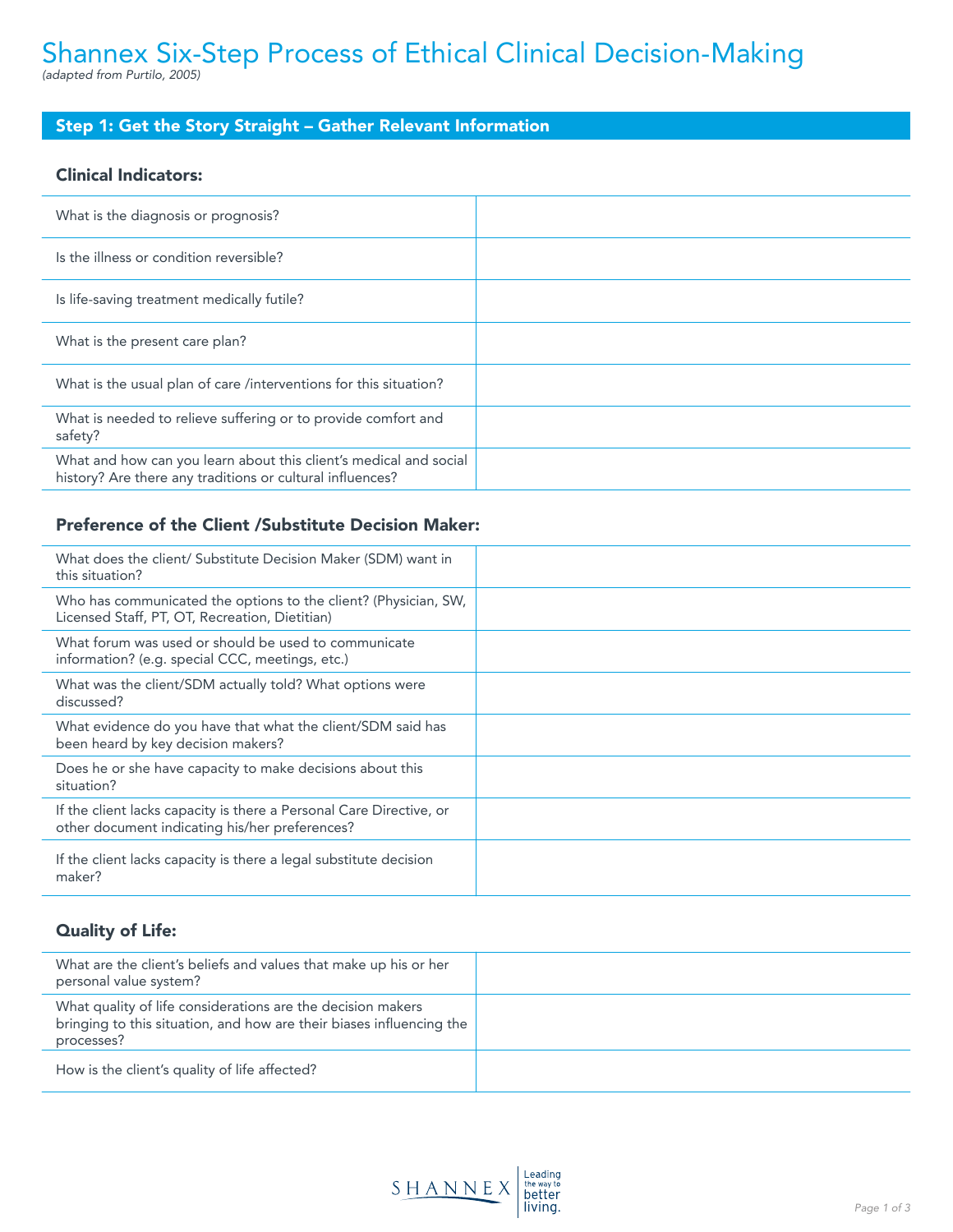#### Contextual Factors:

| What institutional policies may influence what can be done?  |  |
|--------------------------------------------------------------|--|
| What are the legal implications regarding this issue?        |  |
| Are resources an issue? How will these services be paid for? |  |

## Step 2: Review Values/Code of Ethics and Ethical Principles

• Shannex Values

- Code of Ethics for your profession
- Ethical Principles (As noted below)

#### Step 3: Identify the Possible Solutions *(Brainstorm the possible solutions)*

*Based on this situation, how do the ethical principles apply and what are the possible solutions?*

| "above all do no harm"<br>- Non-maleficence                                                                                                                   |  |
|---------------------------------------------------------------------------------------------------------------------------------------------------------------|--|
| Prevent harm, remove harm when being inflicted and bring<br>about good -Beneficence                                                                           |  |
| Respect for persons. Assumes a competent person is free to<br>determine a self-chosen plan unless that plan interferes with<br>the rights of others -Autonomy |  |
| How we treat individuals and groups within society, fairly<br>distribute benefits and burdens and compensate those<br>who've been unfairly treated - Justice  |  |

#### Step 4: Identify the Best Practical Solutions Within Your Means and Job Description

*Please Note: An optimizing solution is one that looks at the best alternatives for the long-term. It is not necessarily the quickest or easiest solution. In contrast a satisfying solution only looks at satisfying the immediate needs or demands.*

| What you are going to do? | How you are going to do it?                               |
|---------------------------|-----------------------------------------------------------|
|                           |                                                           |
|                           |                                                           |
|                           |                                                           |
|                           |                                                           |
|                           |                                                           |
|                           |                                                           |
|                           |                                                           |
|                           |                                                           |
|                           |                                                           |
|                           |                                                           |
| SHANNEX                   | Leading<br>the way to<br>better<br>living.<br>Page 2 of 3 |